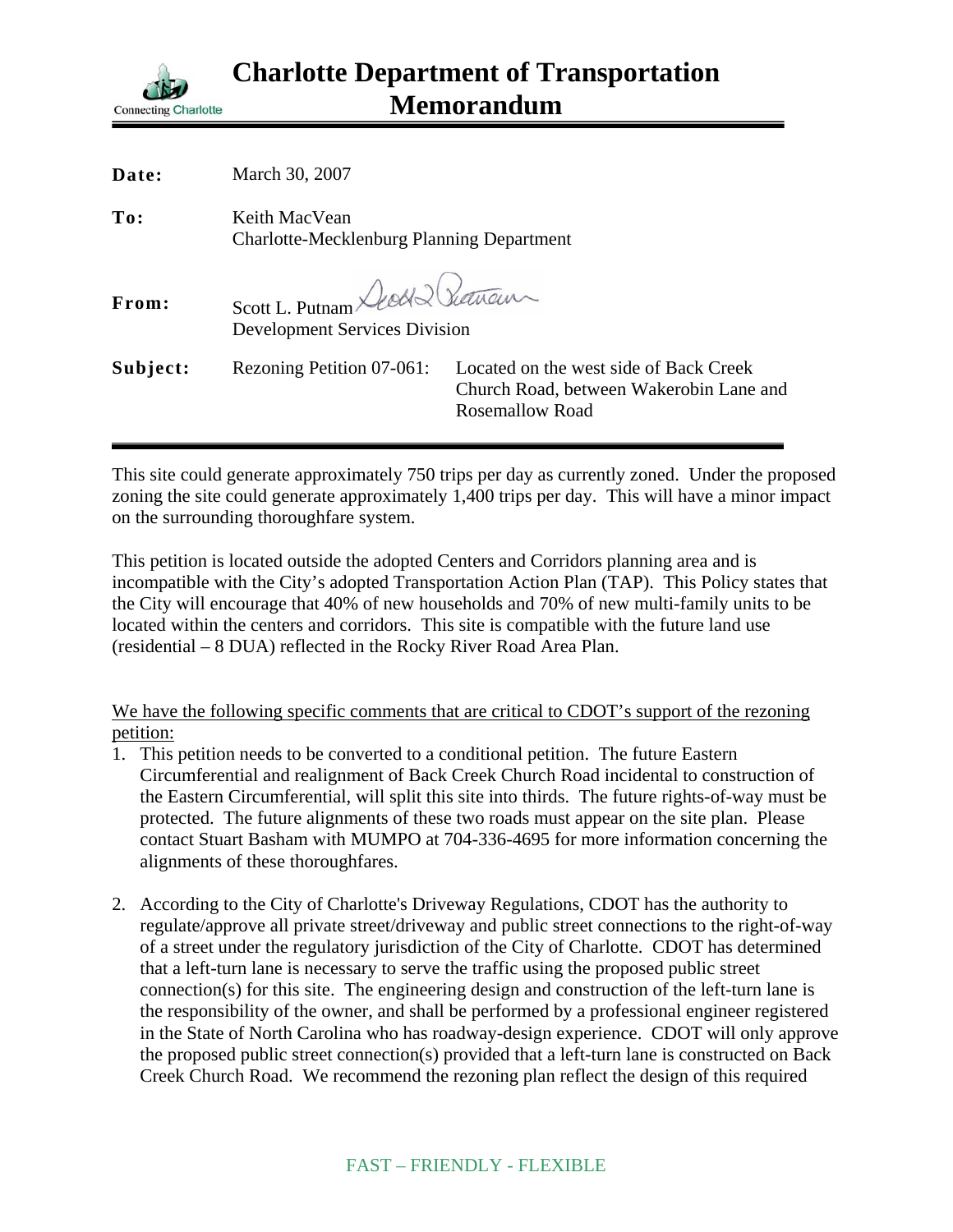Keith MacVean March 30, 2007 Page 2 of 3

> left-turn lane prior to submittal/approval of the public street connection(s). This roadway improvement is required to meet the traffic demands of the proposed development. The left-

> turn lane should be designed with a minimum 150 feet of storage, but otherwise designed to NCDOT standards.

We have the following specific comments that are important to CDOT's support of the rezoning petition. We would like the petitioner to give serious consideration to these comments/requests. These may require coordination with related CMPC issues.

- 1. The TAP also requires sidewalks/planting strips, crosswalks, pedestrian signals, lighting and other facilities to make it easier, safer and more enjoyable for people to walk. The following recommended improvements are best practices and are also included in the proposed *Urban Street Design Guidelines*:
	- 5' sidewalks and 8' planting strips on all public and private streets where the area from BOC to BOC is less than 27';
	- 6' sidewalks and 8' planting strips on all public and private streets where the area from BOC to BOC is greater than 27';
	- Directional wheelchair ramps (two per corner) at all intersections of public and private streets.

We have the following general comments that are provided to aid the petitioner in planning and subsequent permitting phases:

The Eastern Circumferential is a major thoroughfare, and Back Creek Church Road is a minor thoroughfare requiring a minimum of 100 and 70 feet of right-of-way, respectively. The developer/petitioner should convey right-of-way in fee simple title to meet this requirement, measuring 50 and 35 feet from the centerlines of the respective roadways. The Back Creek Church Road right-of-way needs to be dedicated along the proposed alignment of Back Creek Church Road.

Adequate sight triangles must be reserved at the existing/proposed street entrance(s). Two 35' x 35' and two 10' x 70' sight triangles are required for the entrance(s) to meet requirements. All proposed trees, berms, walls, fences, and/or identification signs must not interfere with sight distance at the entrance(s). Such items should be identified on the site plan.

The proposed driveway connection(s) to Back Creek Church Road will require driveway permits to be submitted to CDOT and the North Carolina Department of Transportation for review and approval. The exact driveway location(s) will be determined by CDOT during the subdivision process. The locations of the driveway(s) are subject to change in order to align with driveway(s) on the opposite side of the street and comply with City Driveway Regulations and the City Tree Ordinance.

All proposed commercial driveway connections to a future public street will require a driveway permit to be submitted to CDOT for review and approval.